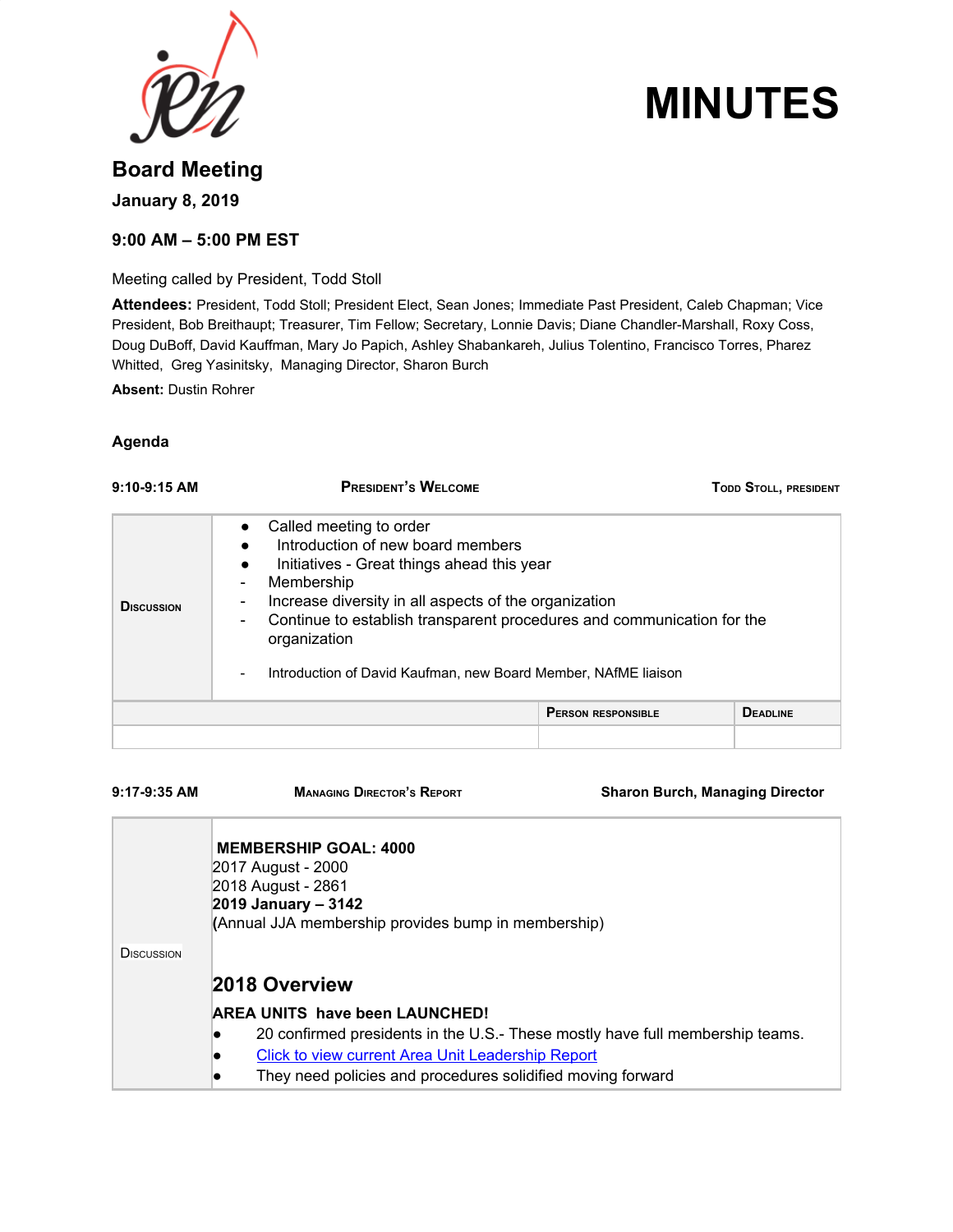• Team development here will help grow community as a whole. Valuable info gathered from conversations with Area Unit leaders.

#### **CHAPTERS & SOCIETIES update**

- 21 Collegiate Chapter[s](https://jazzednet.z2systems.com/np/admin/v2report/validFieldsOneClickResetList.do?searchType=0&configId=300108&viewReport=yes&orgCode=jazzednet&outSideMd5Sum=d04766cc15377cc2868c7d1bd2885eb7) Click to view [current](https://jazzednet.z2systems.com/np/admin/v2report/validFieldsOneClickResetList.do?searchType=0&configId=300108&viewReport=yes&orgCode=jazzednet&outSideMd5Sum=d04766cc15377cc2868c7d1bd2885eb7) report
- 38 Secondary Chapters Click to view [current](https://jazzednet.z2systems.com/np/admin/v2report/validFieldsOneClickResetList.do?searchType=0&configId=300109&viewReport=yes&orgCode=jazzednet&outSideMd5Sum=d04766cc15377cc2868c7d1bd2885eb7) report
- 16 Societie[s](https://jazzednet.z2systems.com/np/admin/v2report/validFieldsOneClickResetList.do?searchType=0&configId=300199&viewReport=yes&orgCode=jazzednet&outSideMd5Sum=d04766cc15377cc2868c7d1bd2885eb7) Click to view [current](https://jazzednet.z2systems.com/np/admin/v2report/validFieldsOneClickResetList.do?searchType=0&configId=300199&viewReport=yes&orgCode=jazzednet&outSideMd5Sum=d04766cc15377cc2868c7d1bd2885eb7) report

-This will be easier to grow now that area units are established. - Roughly 90 groups that are working with JEN to grow and drive paid memberships.

- These groups need a JEN point of contact to answer questions and keep them connected.

**MEMBER BENEFIT: CHARTS** -a selection of six charts were offered in 2018. As of January 1, 2019, one chart will be available every two months throughout 2019. This provides an incentive for members opting to pay a monthly "subscription model" membership fee to not cancel their membership. (Thank you to the efforts of Board Member, Greg Yasinitsky in making this happen in a short amount of time.)

**MEMBER BENEFITS** – Need a strategy to increase member benefits in 2019.

**DEVELOPMENT** - Worked with CCS Fundraising to create a development analysis report and toolkit.

**SISTERS IN JAZZ COLLEGIATE COMBO COMPETITION – LAUNCHED!** First group of selectees will rehearse and perform at this conference. Ellen Rowe is currently serving as the SIJ coordinator. Grateful to North Coast Brewing Company for sponsoring by fully funding the travel, meals, lodging and per diem for five self-identified females and director.

**REGIONAL CONFERENCE**- Board Member, Julius Tolentino, hosted a regional conference at the Mason Gross School of the Arts at Rutgers University in New Jersey in June 2018.

#### **SYSTEMS AND OPERATIONS**

Documenting the process to create organizational efficiency and consistency.

● **Upgraded Bookkeeping procedures** and contracted a nonprofit accounting service, Shaw & Co, for monthly reconciliations and preparing our 990 tax returns. Treasurer Tim Fellow and I propose contracting Shaw & Co. to assume weekly bookkeeping beginning in February 2019.

● **Implemented project management and communication tool, Asana application.**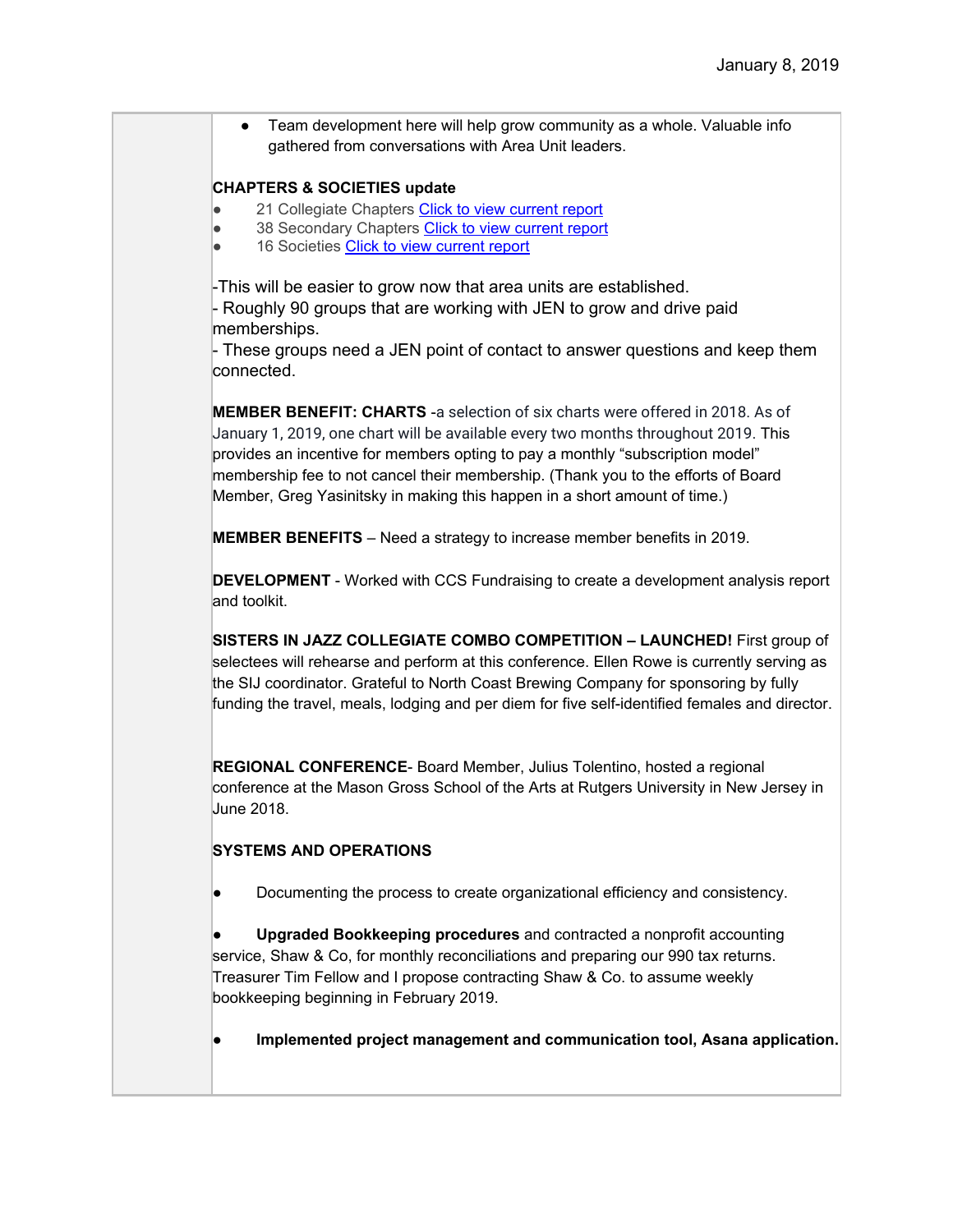|                     | <b>MARKETING</b> – Established social media business accounts to create and track ads.<br>Social media and email analytics added to monthly reports and tracking.                                                                                                                                                                                                         |                           |                 |
|---------------------|---------------------------------------------------------------------------------------------------------------------------------------------------------------------------------------------------------------------------------------------------------------------------------------------------------------------------------------------------------------------------|---------------------------|-----------------|
|                     | https://jazzednet.papyrs.com/Marketing-Reports<br>Contracted Jesse Markowitz for social media posts at the 2019 JEN<br>Conference. He will be JEN's social media point person.<br>Jazz Congress lanyards were sponsored by JEN<br>Midwest - Doubled booth size, more prominent visibility.<br>$\bullet$<br>More merchandise/swag at the JEN store this year.<br>$\bullet$ |                           |                 |
|                     | <b>JENi</b><br>Important that we update directory (compliance with Bylaws)<br>Use JENi for documentation of disbursements, motions, minutes and<br>document storage. (Example: It is important that we upload reimbursements into<br>the system, for record keeping, etc.)                                                                                                |                           |                 |
|                     | ASANA - Propose trying Asana for Board of Directors and Executive<br>Committee conversation threads per subject needing discussion. This will be for<br>archiving purposes. It will allow Board to review documents, etc on mobile devices,<br>letc.                                                                                                                      |                           |                 |
|                     | Membership Task: to sign up new members during conference. Tell<br>$\left( \begin{matrix} 1 \end{matrix} \right)$<br>ASANA that you have signed up<br>2) Feedback Project: use this tool to chart feedback.                                                                                                                                                               |                           |                 |
| <b>ACTION ITEMS</b> |                                                                                                                                                                                                                                                                                                                                                                           | <b>PERSON RESPONSIBLE</b> | <b>DEADLINE</b> |
|                     |                                                                                                                                                                                                                                                                                                                                                                           |                           |                 |

| $9:35-9:45$ AM     | <b>CONFLICT OF INTEREST POLICY</b><br>(COMPLETED/UPDATED)                                                                                                                                                             | <b>Sharon Burch, Managing Director</b> |
|--------------------|-----------------------------------------------------------------------------------------------------------------------------------------------------------------------------------------------------------------------|----------------------------------------|
| <b>D</b> ISCUSSION | Only 3 members need to complete the Conflict of Interest Policy at this time. Others have completed<br>for the fiscal year at the August meeting.<br>Needing completion: Dustin Rohrer, Sean Jones and David Kauffman |                                        |
|                    |                                                                                                                                                                                                                       | $\blacksquare$                         |

| <b>ACTION ITEMS</b>                                          | <b>ERSON RESPONSIBLE</b> | <b>DEADLINE</b> |
|--------------------------------------------------------------|--------------------------|-----------------|
| Three Director to complete the Conflict of Interest document | Each member              | Jan !           |

| $9:45-10:10$ AM   | <b>Brubeck Centennial Celebration at 2020</b><br>Conference?                                   | <b>Todd Stoll, President</b> |
|-------------------|------------------------------------------------------------------------------------------------|------------------------------|
| <b>DISCUSSION</b> | Brubeck Family contacted JEN about a Dave Brubeck Centennial Celebration at<br><b>JEN 2020</b> |                              |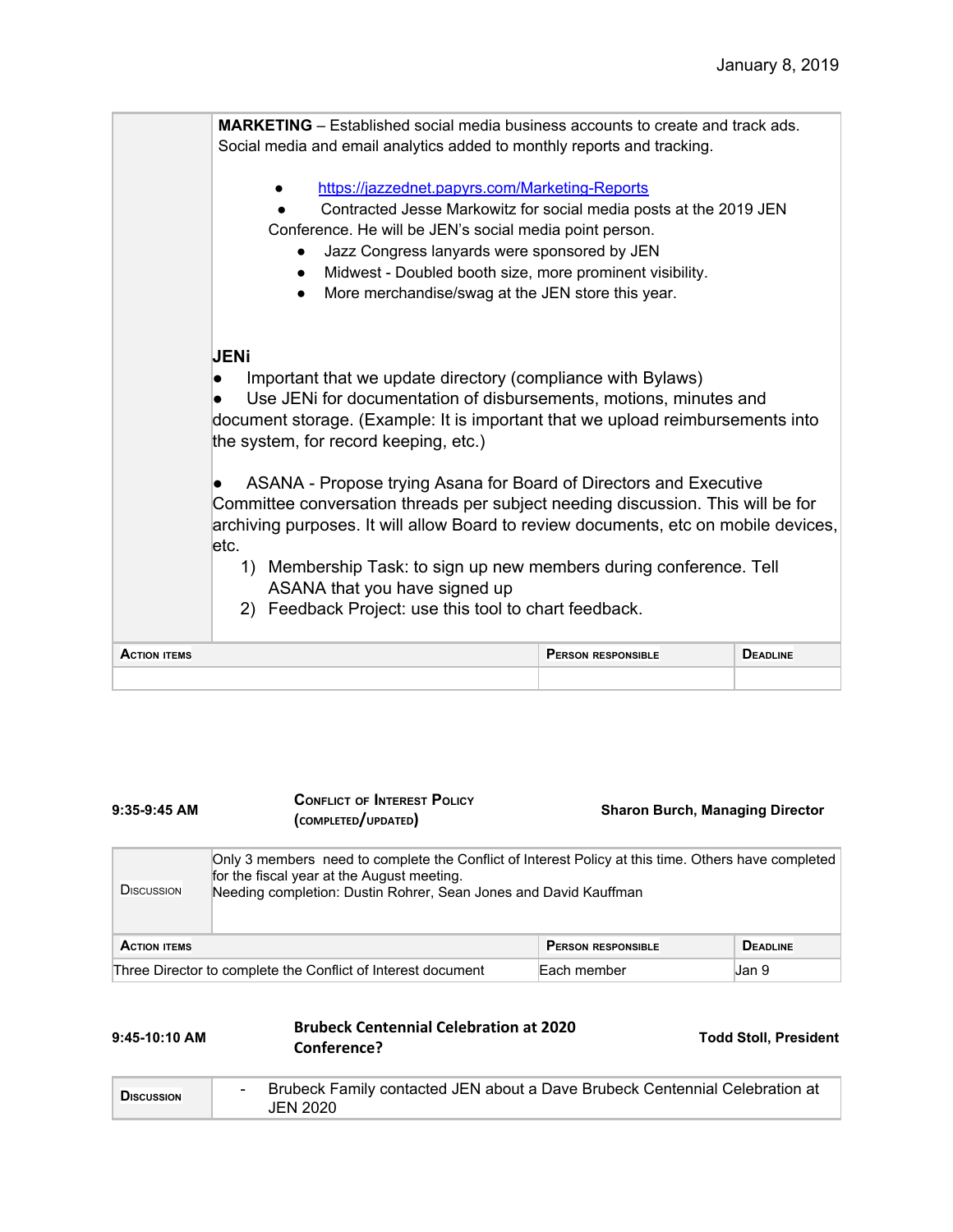| celebration<br>Caleb suggests a call-out during submission process, so that applicants may be<br>$\bullet$<br>included for the evening celebration.<br>Ideas on the Table:<br>Evening Concert: Military band, brubecks play Brubeck, etc<br>1)<br>Panel Discussion: Civil Rights<br>2)<br>3)<br>Exhibit<br>Spotify, Soundcloud played at conference<br>4)<br>A new small group chart arrangement (grade 3) that is given away to membership.<br>5) |  |  |  |
|----------------------------------------------------------------------------------------------------------------------------------------------------------------------------------------------------------------------------------------------------------------------------------------------------------------------------------------------------------------------------------------------------------------------------------------------------|--|--|--|
|                                                                                                                                                                                                                                                                                                                                                                                                                                                    |  |  |  |

● Speak with Lou about evening concert at 2020 Conference

**10:10-10:30 AM JazzSLAM Todd Stoll, President DISCUSSION** Opportunity has come to JEN from Mari Mennel Bell (pianist/educator)- her program JazzSLAM in FL. She developed an outstanding outreach program, which serves Title-one schools, with programs designed to support Language Arts and Math teachers. Mari Mennel Bell needs someone to take over this program. She has offered \$200,000 to support project expansion; support goes to any organization that can take this program to a national level. She is hoping that JEN can take this program over. Could be an interesting way for JEN to execute outreach nationwide via area unit involvement. (She gets compensated by schools, and some grant support.) Program is dependent on competent musicians/ lead teachers. Training of teacher is imperative. Training could occur at the conference by Mari Mennel Bell. Roughly one day of training needed. These are one off programs/ assemblies. Can this become Question: Do we take this program on? Contract would be needed. **MOTION:**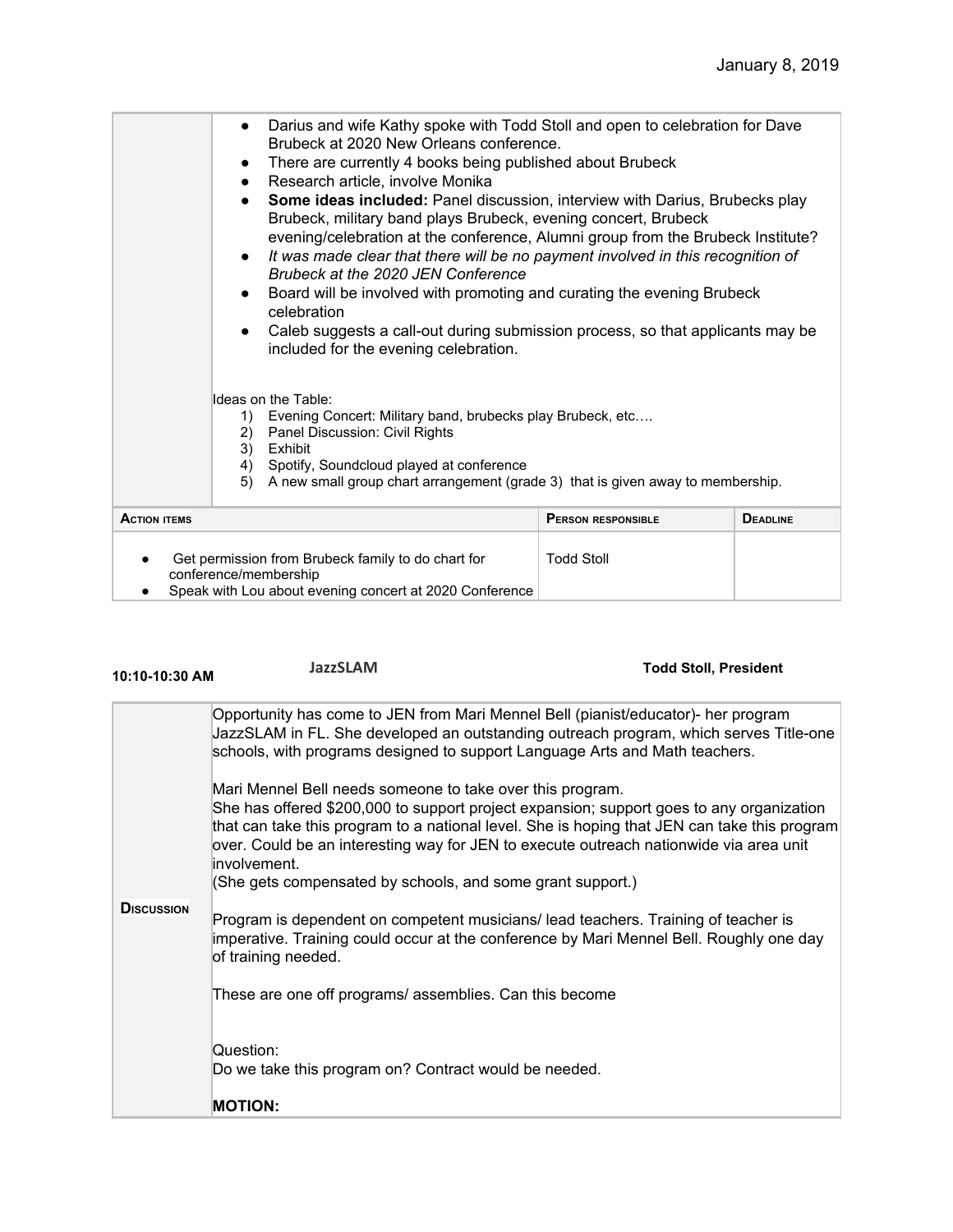|                     | Motion to move forward with explore partnership with Mari Bell/JazzSLAM and JEN.<br>Caleb Chapman makes the motion.<br>Ashley S. seconds motion.<br>Motioned carried. |                           |                 |
|---------------------|-----------------------------------------------------------------------------------------------------------------------------------------------------------------------|---------------------------|-----------------|
| <b>ACTION ITEMS</b> |                                                                                                                                                                       | <b>PERSON RESPONSIBLE</b> | <b>DEADLINE</b> |
| collaboration       | Contact Mari Mennel-Bell to explore JazzSLAM/JEN                                                                                                                      | <b>Todd Stoll</b>         | $3 - 15 - 19$   |

# **10:30-11:57 AM CCS Fundraising Report Todd Stoll/Sharon Burch**

| <b>DISCUSSION</b>   | CCS Fundraising interviewed several JEN Board members and created a comprehensive<br>strategic development plan/report<br>With Treb Wingar's resignation, this plan will be valuable for next steps in Development<br>Board Reviews CCS Fundraising Report. And provided feedback/updates<br>History<br>$\overline{\phantom{a}}$<br>Who we are: 3 focus areas (Education, performance, Audience Development)<br>Our Impact<br>$\overline{\phantom{a}}$<br><b>Our Vision</b><br><b>Financials</b><br>Interviewed 8 Board members: Impressions of JEN<br>Benchmarking<br>$\sim$ $-$<br>Recommendations<br>$\overline{\phantom{0}}$<br>Proposal templates for donors |                           |                 |
|---------------------|-------------------------------------------------------------------------------------------------------------------------------------------------------------------------------------------------------------------------------------------------------------------------------------------------------------------------------------------------------------------------------------------------------------------------------------------------------------------------------------------------------------------------------------------------------------------------------------------------------------------------------------------------------------------|---------------------------|-----------------|
|                     | This report has been uploaded to JENI.<br>Current Board should know history of JEN Fundraising strategies so that same mistakes<br>are not made.<br>Development History of JEN presented by Caleb Chapman, Mary Jo Papich, and Tim<br>Fellows                                                                                                                                                                                                                                                                                                                                                                                                                     |                           |                 |
| <b>ACTION ITEMS</b> |                                                                                                                                                                                                                                                                                                                                                                                                                                                                                                                                                                                                                                                                   | <b>PERSON RESPONSIBLE</b> | <b>DEADLINE</b> |

## **BREAK (10 min)**

| 11:57-12:23 AM    | <b>Marketing Strategy</b>                                                                                                  | <b>Todd Stoll, President</b> |
|-------------------|----------------------------------------------------------------------------------------------------------------------------|------------------------------|
| <b>DISCUSSION</b> | JEN does not spend all marketing dollars each year.<br>We need more professional and aggressive strategy<br><b>MOTION:</b> |                              |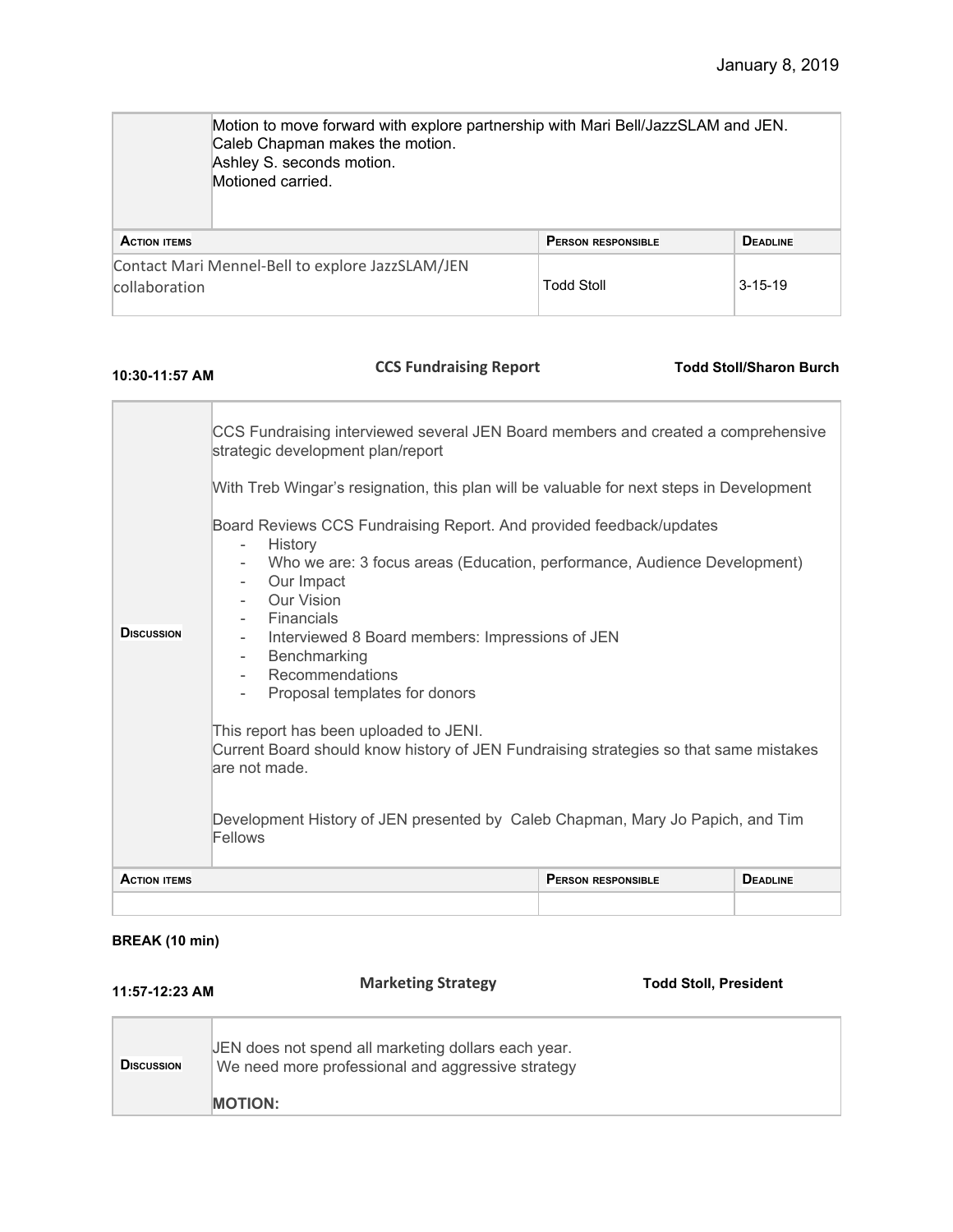|                     | To explore bids for marketing expert firm to build a marketing plan for JEN.                                                                                                                                                                                                                                                                                                                 |                           |                 |
|---------------------|----------------------------------------------------------------------------------------------------------------------------------------------------------------------------------------------------------------------------------------------------------------------------------------------------------------------------------------------------------------------------------------------|---------------------------|-----------------|
|                     | Caleb Chapman makes the motion.<br>Diane Marshall Chandler seconds.<br>Motion carried.                                                                                                                                                                                                                                                                                                       |                           |                 |
|                     | Board discussion                                                                                                                                                                                                                                                                                                                                                                             |                           |                 |
|                     | Revisit Brand Strategy and Messaging document.<br>$\bullet$<br>We need to launch a few key initiatives with the CCS and Branding Strategy and<br>$\bullet$<br>Messaging documents in place.<br>Parents should have a specified marketing message for membership<br>$\bullet$<br>Budgeted \$85,000 total Marketing budget, roughly 30% anticipated spending this<br>$\bullet$<br>fiscal year. |                           |                 |
| <b>ACTION ITEMS</b> |                                                                                                                                                                                                                                                                                                                                                                                              | <b>PERSON RESPONSIBLE</b> | <b>DEADLINE</b> |

| <b>ACTION ITEMS</b>                                                 | <b>PERSON RESPONSIBLE</b> | <b>DEADLINE</b>     |
|---------------------------------------------------------------------|---------------------------|---------------------|
| Explore bids for marketing expert firm to build a marketing<br>plan | Doug DuBuff               | February 1.<br>2019 |

#### **LUNCH BREAK - Breakout Sessions**

#### **2:09PM - Afternoon meeting called to order**

| $2:10-2:20PM$       | <b>NAfME Jazz Council Report</b>                                                                                                                                                                                                                                                                    |                           | David Kauffman  |  |
|---------------------|-----------------------------------------------------------------------------------------------------------------------------------------------------------------------------------------------------------------------------------------------------------------------------------------------------|---------------------------|-----------------|--|
|                     | One year ago, Todd Stoll and David Kauffman recognized historical friction between<br>NAfME. They discussed opportunities to move into partnership. The solution was that JEN<br>President Todd Stoll is currently recognized on NAfME Jazz Council, and NAfME member<br>David serves on JEN Board. |                           |                 |  |
| <b>D</b> iscussion  | Jazz Council provides advisory to President.<br>Connect resources to JEN members.<br>Mutual benefits for both organizations, complementing each other.<br>NAfME is open to new ways to enhance partnership between organizations.                                                                   |                           |                 |  |
|                     | Bob B. suggests having all NAfME advisory council members members of JEN.<br>Can provide a collective jazz education resource to NAfME members<br>Jazz2U can support state MEA, with JEN presenters present.- will multiply impact of<br>JAZZ2U Grant dollars.                                      |                           |                 |  |
| <b>ACTION ITEMS</b> |                                                                                                                                                                                                                                                                                                     | <b>PERSON RESPONSIBLE</b> | <b>DEADLINE</b> |  |
|                     |                                                                                                                                                                                                                                                                                                     |                           |                 |  |

**2:21-2:45PM DIVERSITY & INCLUSION COMMITTEE REPORT Ashley Shabankareh**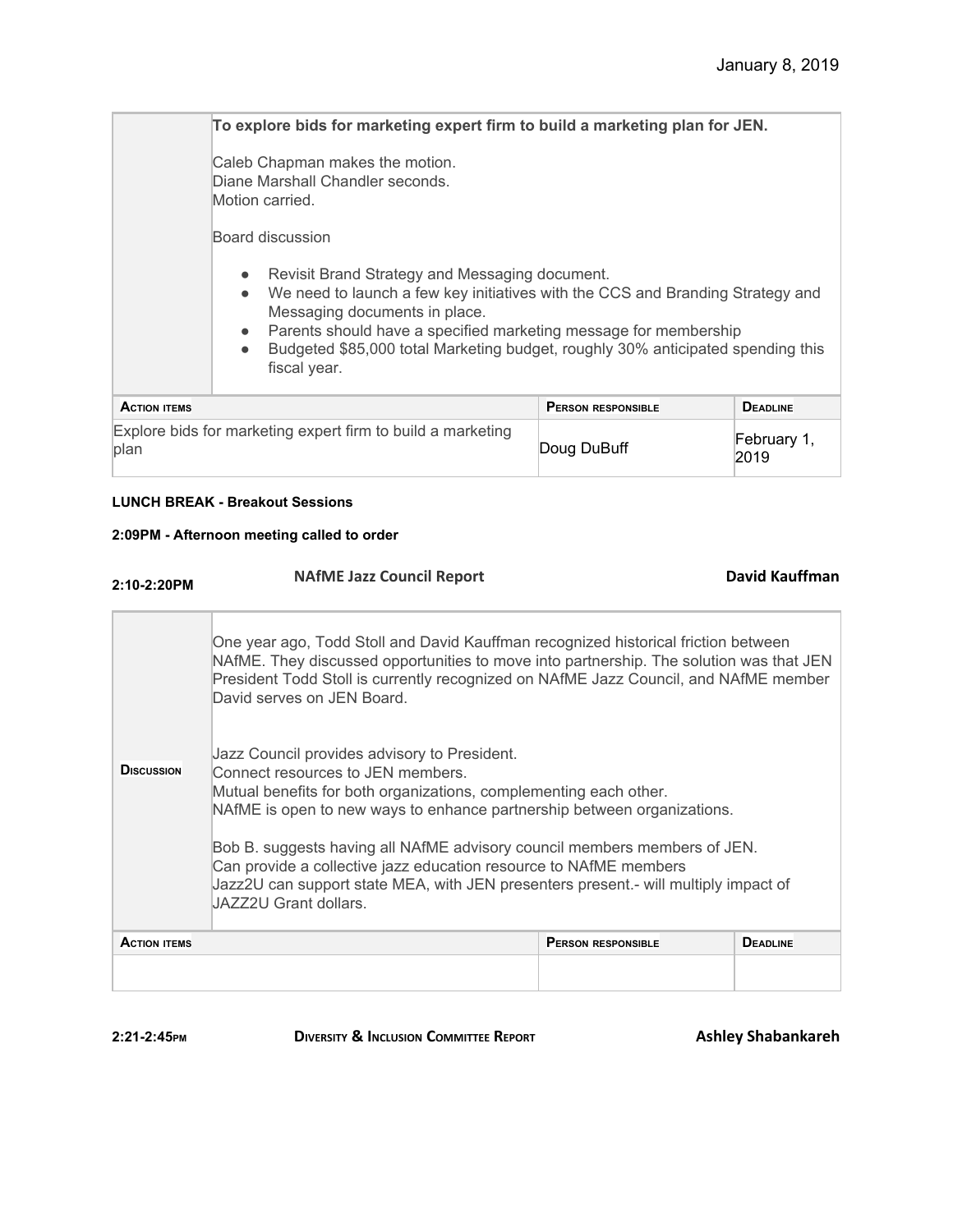| Increase in membership since last meeting, needs more analysis of membership<br>$\bullet$<br>Meeting with Committee Chairs, and see if direction aligns with this committee<br>$\bullet$<br>During clinician selection-should be considering diversity and inclusion<br>$\bullet$<br>During conference, identify individuals that will support initiatives<br>$\bullet$<br>Diversity and Inclusion Plan is needed<br>$\bullet$<br>Does membership understand what we are working on to further diversity and inclusion?<br><b>Questions/Comments?</b><br><b>DISCUSSION</b><br>We need to address why this is an issue that needs to be addressed?<br>What % of K-12 students are identified as White? 48%, which is the first time in<br>$\bullet$<br>history it has dipped below 50%. Music programs/quality look different across<br>racial demographic lines. This is one of the most important things we can do over<br>the next 5 years. This will need to include a balance.<br>Terri Lynne Carrington and Tia Fuller should be considered for keynote speakers<br>$\bullet$<br>for future conferences.<br>How do we engage with HBCUs and Black Caucus for input around Diversity and<br>$\bullet$<br>Inclusion. |                 |
|-------------------------------------------------------------------------------------------------------------------------------------------------------------------------------------------------------------------------------------------------------------------------------------------------------------------------------------------------------------------------------------------------------------------------------------------------------------------------------------------------------------------------------------------------------------------------------------------------------------------------------------------------------------------------------------------------------------------------------------------------------------------------------------------------------------------------------------------------------------------------------------------------------------------------------------------------------------------------------------------------------------------------------------------------------------------------------------------------------------------------------------------------------------------------------------------------------------------------|-----------------|
| <b>ACTION ITEMS</b><br><b>PERSON RESPONSIBLE</b><br>We will provide a diverse clinician list                                                                                                                                                                                                                                                                                                                                                                                                                                                                                                                                                                                                                                                                                                                                                                                                                                                                                                                                                                                                                                                                                                                            | <b>DEADLINE</b> |

| 2:15-3:16 PM        | <b>JENERATIONS JAZZ FESTIVAL</b>                                                                                                                                                                                                                                                                                                                                                                                                                                                                                                                                                                                                                                                        |                           | <b>Todd Stoll, President</b> |
|---------------------|-----------------------------------------------------------------------------------------------------------------------------------------------------------------------------------------------------------------------------------------------------------------------------------------------------------------------------------------------------------------------------------------------------------------------------------------------------------------------------------------------------------------------------------------------------------------------------------------------------------------------------------------------------------------------------------------|---------------------------|------------------------------|
|                     | • Scott Wilson and Rob Klevan - currently select clinicians for JJF<br>How can we improve the selection process form JJF?<br>How do we currently select clinicians for JENerations Festival?<br>Rob and Dell (scheduling) will be here at this festival.<br>Board can provide selection committee with lists of clinicians that will add diversity.<br>Board notes that there are some logistical element to getting clinicians to<br>participate due to scheduling, etc.<br>Should the Board comp badges of clinicians (3-4 registrations), tweak the model to<br>encourage diversity? This change may reduce the number of clinicians.<br>Roughly 40 bands will participate this year |                           |                              |
| <b>DISCUSSION</b>   |                                                                                                                                                                                                                                                                                                                                                                                                                                                                                                                                                                                                                                                                                         |                           |                              |
|                     | JEN Board would like to change the selection process immediately to see more<br>clinician diversity.<br>This comes down to overall policy. Any policy changes the JEN Board adopts needs<br>to occur before deadline (Feb 1st).<br><i>*Tabled discussion</i>                                                                                                                                                                                                                                                                                                                                                                                                                            |                           |                              |
| <b>ACTION ITEMS</b> |                                                                                                                                                                                                                                                                                                                                                                                                                                                                                                                                                                                                                                                                                         | <b>PERSON RESPONSIBLE</b> | <b>DEADLINE</b>              |
|                     | Diversity policy for clinician selection                                                                                                                                                                                                                                                                                                                                                                                                                                                                                                                                                                                                                                                | <b>JEN Board</b>          | Wednesday,<br>Jan 9          |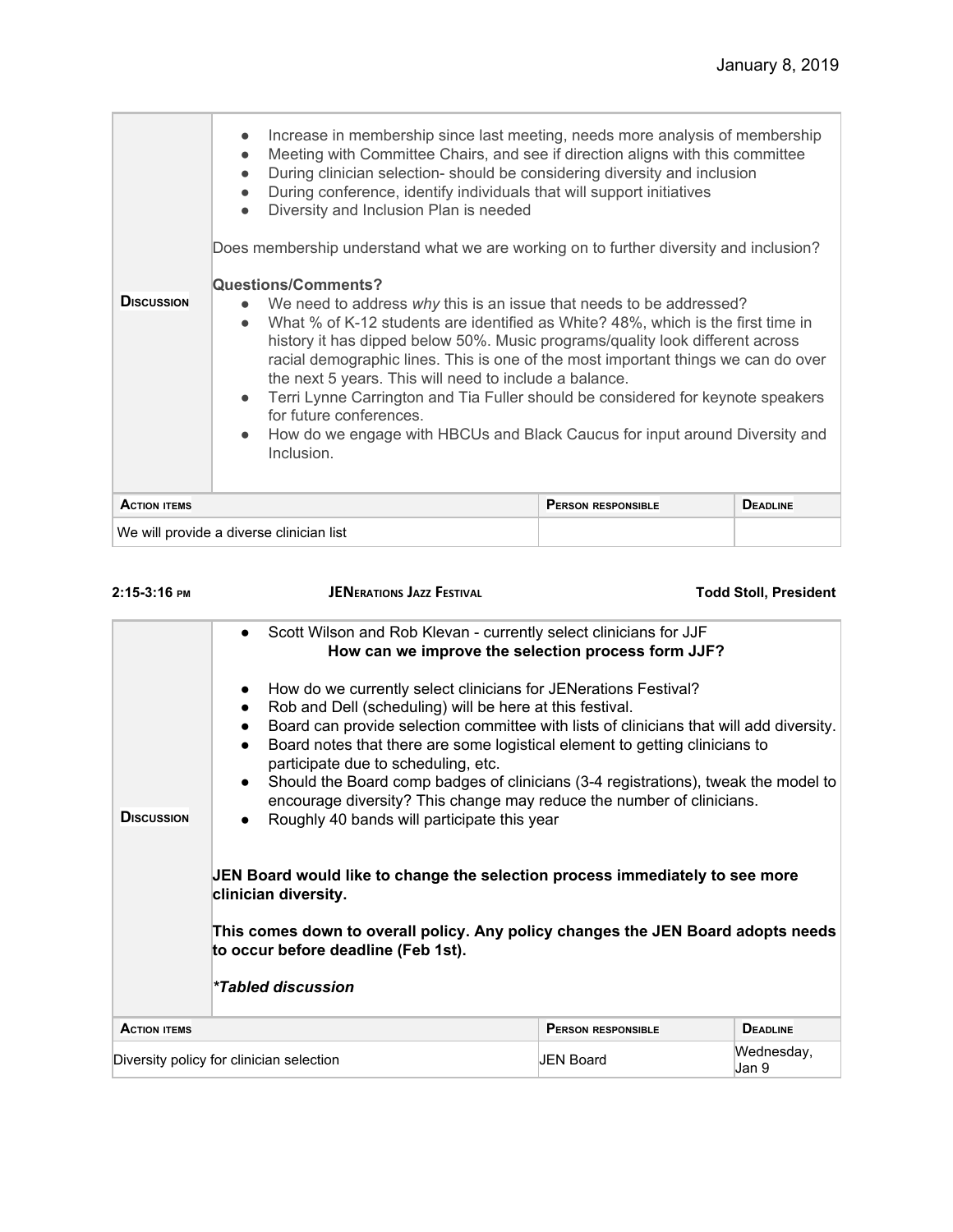| 3:16 PM - 3:35 PM   | <b>Women in Jazz Committee</b>                                                                                                                                                             |                           | <b>Natalie Boyink</b> |  |
|---------------------|--------------------------------------------------------------------------------------------------------------------------------------------------------------------------------------------|---------------------------|-----------------------|--|
|                     | KEY INITIATIVE #1: The WIJ Committee aims to increase female participation in JEN a<br>in jazz through the new Sisters in Jazz Collegiate Combo Competition. Led by Ellen<br>Rowe.         |                           |                       |  |
|                     | -Great start for this first year with roughly 40 applicants. Robust in vocals and woodwinds.                                                                                               |                           |                       |  |
|                     | -The committee would like more brass and rhythm section players apply to the Sisters In Ja-<br>Competition.                                                                                |                           |                       |  |
|                     | -The Sisters In Jazz Combo Competition rhythm section will also be the house rhythm section<br>for women/female jam session on Wednesday.                                                  |                           |                       |  |
|                     | -The ensemble will also record an album, including roughly 5 tunes total.                                                                                                                  |                           |                       |  |
|                     | -Participants must be members of JEN. Will try to recruit at the meet and greet event, jam<br>session opportunity.                                                                         |                           |                       |  |
| <b>DISCUSSION</b>   |                                                                                                                                                                                            |                           |                       |  |
|                     | KEY INITIATIVE #2: The WIJ Committee aims to be a supporter and promoter for Jazz                                                                                                          |                           |                       |  |
|                     | Girls Day events held around the United States.                                                                                                                                            |                           |                       |  |
|                     | Would like for JEN to serve as a resource to assist development of Jazz Girls Day<br>$\bullet$<br>across the country.                                                                      |                           |                       |  |
|                     | Assist with marketing efforts to get Jazz Girls Day off the ground. (Would like to get<br>Grace Kelly involved with effort to contribute in this area.)                                    |                           |                       |  |
|                     | <b>KEY INITIATIVE #3:</b> The WIJ Committee aims to advocate for the involvement of women in<br>jazz education at all levels and in all contexts, including jazz festivals and jazz camps. |                           |                       |  |
|                     | Committee is interested in exploring drafting language to adopt inclusiveness/mand<br>$\bullet$<br>participation of women at jazz camps and festivals                                      |                           |                       |  |
| <b>ACTION ITEMS</b> |                                                                                                                                                                                            | <b>PERSON RESPONSIBLE</b> | <b>DEADLINE</b>       |  |
|                     |                                                                                                                                                                                            |                           |                       |  |

| 3:35 PM - 4:01PM  |           | <b>JazzED DISCUSSION</b>                                                                                                                                                                                                                                                                                                                        |
|-------------------|-----------|-------------------------------------------------------------------------------------------------------------------------------------------------------------------------------------------------------------------------------------------------------------------------------------------------------------------------------------------------|
|                   | $\bullet$ | JazzEd Magazine was highly involved at JEN's inception, producing the<br>conference guide. JEN had 8 pages of content in JazzEd Magazine monthly. They<br>are responsible for partial JEN success. JazzEd had a change in ownership, which<br>impacted JEN's relationship with the magazine                                                     |
| <b>DISCUSSION</b> | $\bullet$ | JEN switched publishers, and currently shares publishing with JazzEd, JAZZ<br>Times, Downbeat. Downbeat is currently provided with JEN membership benefits.                                                                                                                                                                                     |
|                   |           | • Mary Jo Papich and Todd Stoll spoke with JazzEd, regarding returning to the<br>monthly magazine as conference's primary publisher. JEN had opportunity to<br>partner with all magazines by broadening reach, so it did.<br>• New contracts are needed this summer, so this would be a good time to reconsider<br>the partnership with JazzEd. |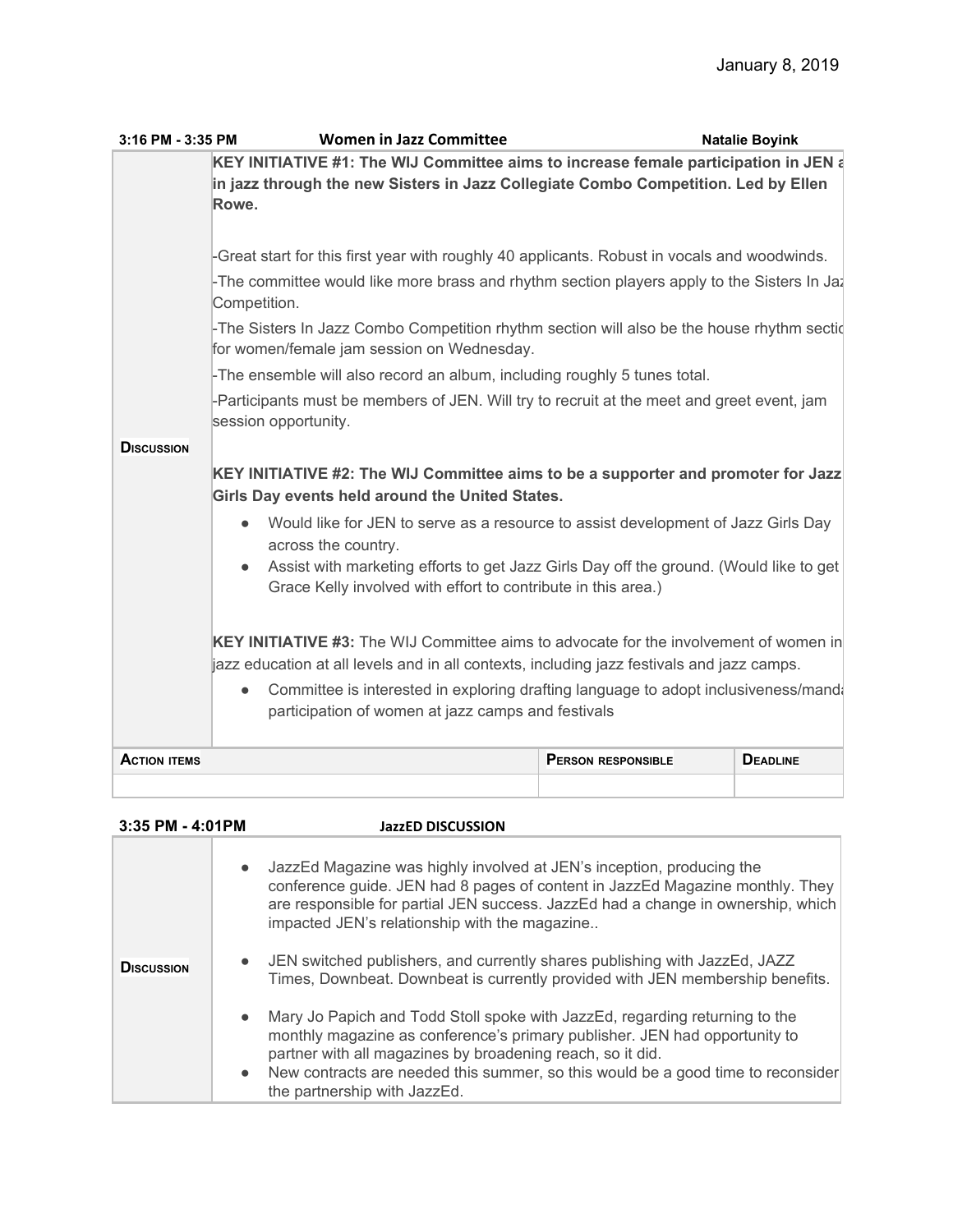|                                                                    | JazzEd would like to be official exclusive publisher, and they would like booth and<br>passes for JEN conference shows.<br>We need financial value and expense to manage companies (on program book,<br>etc) to make this decision.<br>Which partner will help drive our membership?<br><b>Considering Downbeat</b><br><b>MOTION:</b><br>Motion that JEN reaches out to Downbeat with proposal to be sole provider of JEN<br>Conference guidebook and strategic publishing partnership.<br>Bob B.<br>Caleb Chapman seconds.<br>Motion carried. |                           |                             |
|--------------------------------------------------------------------|------------------------------------------------------------------------------------------------------------------------------------------------------------------------------------------------------------------------------------------------------------------------------------------------------------------------------------------------------------------------------------------------------------------------------------------------------------------------------------------------------------------------------------------------|---------------------------|-----------------------------|
|                                                                    | Will need to tie up loose ends with JazzEd after discussion with Downbeat.                                                                                                                                                                                                                                                                                                                                                                                                                                                                     |                           |                             |
| <b>ACTION ITEMS</b>                                                |                                                                                                                                                                                                                                                                                                                                                                                                                                                                                                                                                | <b>PERSON RESPONSIBLE</b> | <b>DEADLINE</b>             |
| Should meet with Downbeat Magazine (Frank) to discuss<br>proposal. |                                                                                                                                                                                                                                                                                                                                                                                                                                                                                                                                                | Todd Stoll                | EC meeting in<br>March 2019 |

| 4:01 PM - 4:38 PM   | <b>European Conference Proposal</b>                                                                                                                                                                                                                                                                                                                                                                                                                                                                                                                                                                                                                                                                                                                                                      |                           | <b>Mary Jo Papich</b> |
|---------------------|------------------------------------------------------------------------------------------------------------------------------------------------------------------------------------------------------------------------------------------------------------------------------------------------------------------------------------------------------------------------------------------------------------------------------------------------------------------------------------------------------------------------------------------------------------------------------------------------------------------------------------------------------------------------------------------------------------------------------------------------------------------------------------------|---------------------------|-----------------------|
| <b>DISCUSSION</b>   | Kristin Marion/Philipe Martel - French musicians leading JEN France, 1500 likes on<br>Facebook<br>JEN European Conference - Aug 10-12, 2020<br>Annecy, France location, Imperial Palace would host conference<br>Imperial Annecy Jazz Festival already exists.<br>Possible Attendees: European participants<br>International Association of Jazz Schools and others<br>Registration- 3 day pass, 100 euros<br>JEN Geographic Unit?<br>How do we manage/organize JEN affiliated groups? Dan will speak with attorneys to get<br>more understanding.<br>How is the logo treated? Copyrights needed?<br>We need policies regarding these issues, geographic unit membership?<br>To start, JEN France should become an official unit of JEN.<br>Consider creating a task force on this issue |                           |                       |
| <b>ACTION ITEMS</b> |                                                                                                                                                                                                                                                                                                                                                                                                                                                                                                                                                                                                                                                                                                                                                                                          | <b>PERSON RESPONSIBLE</b> | <b>DEADLINE</b>       |
|                     | Task Force has been created. Will meet to work through issues.                                                                                                                                                                                                                                                                                                                                                                                                                                                                                                                                                                                                                                                                                                                           | <b>Bob Breithaupt</b>     | This week             |
|                     |                                                                                                                                                                                                                                                                                                                                                                                                                                                                                                                                                                                                                                                                                                                                                                                          |                           |                       |